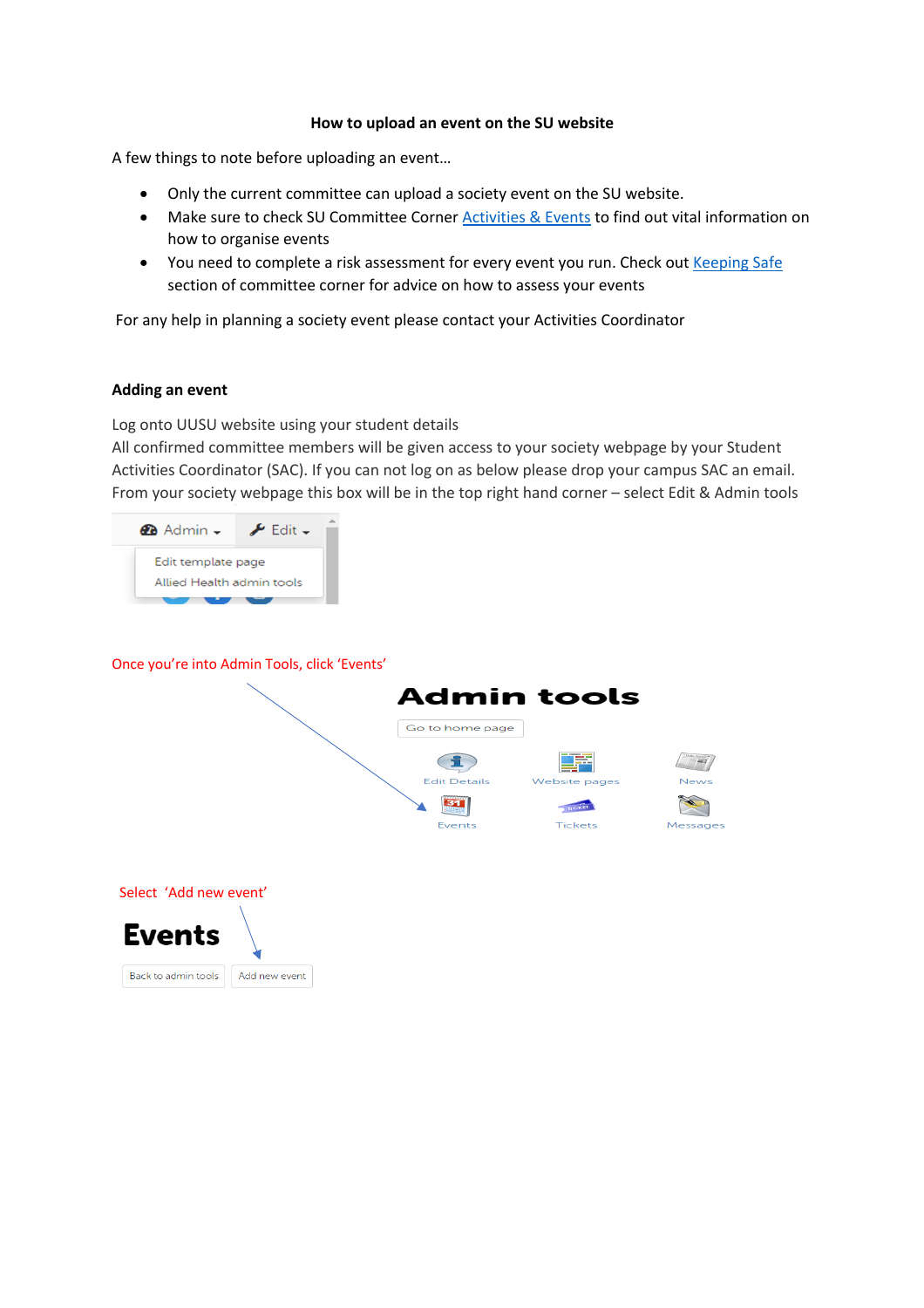| <b>Add Event</b>   | Write the name of your event here |                                                                                                                           |  |  |  |
|--------------------|-----------------------------------|---------------------------------------------------------------------------------------------------------------------------|--|--|--|
| Back to event list |                                   |                                                                                                                           |  |  |  |
| Event name *       |                                   | Fill in the date and time of your event here. The time has<br>to be entered in 24 hour format. If the start date is later |  |  |  |
| Date and time      |                                   | than the end date, the website will not let you upload the                                                                |  |  |  |
|                    |                                   | event.                                                                                                                    |  |  |  |
| Show on all days   |                                   |                                                                                                                           |  |  |  |

If checked, the event will be included on lists and calendars for each day it's running. Applies to multi-day events only. By default the event will only be included once, on the first day of the



## Online Meetings

If having an online event you can add in your zoom details here, however we advise that this is only added if your event is on view for members only

Online meeting URL

Online meeting joining info

|   | $\triangle$ Add passcode or any other info |
|---|--------------------------------------------|
|   |                                            |
| . |                                            |
|   |                                            |

required to help people join the meeting.

| Upload an image that is appropriate for your<br>event. Use Canva to create a poster with all the<br>event details so that it grabs attention - check out<br>publicity for some top tips! |
|------------------------------------------------------------------------------------------------------------------------------------------------------------------------------------------|
|                                                                                                                                                                                          |